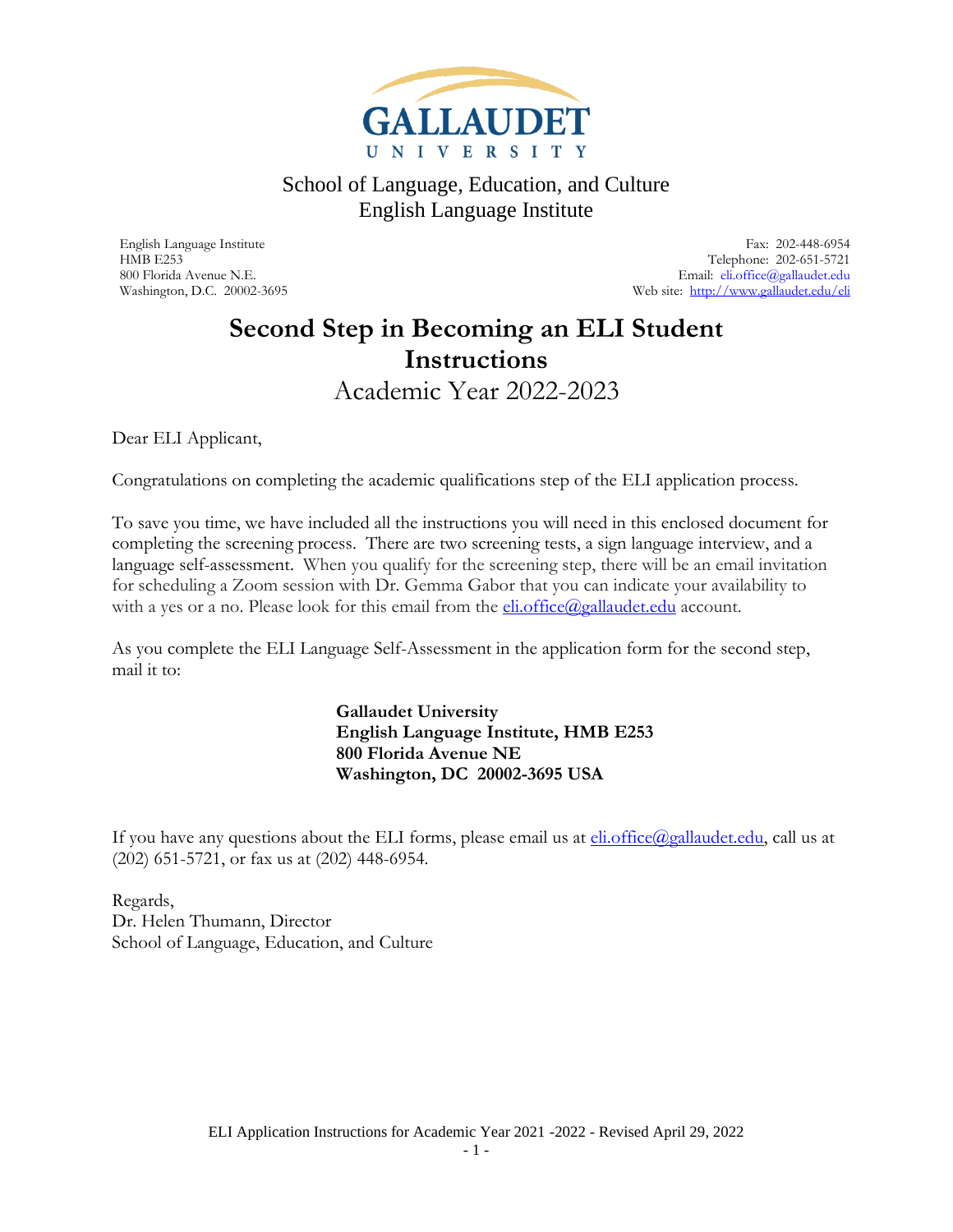

### Table of Contents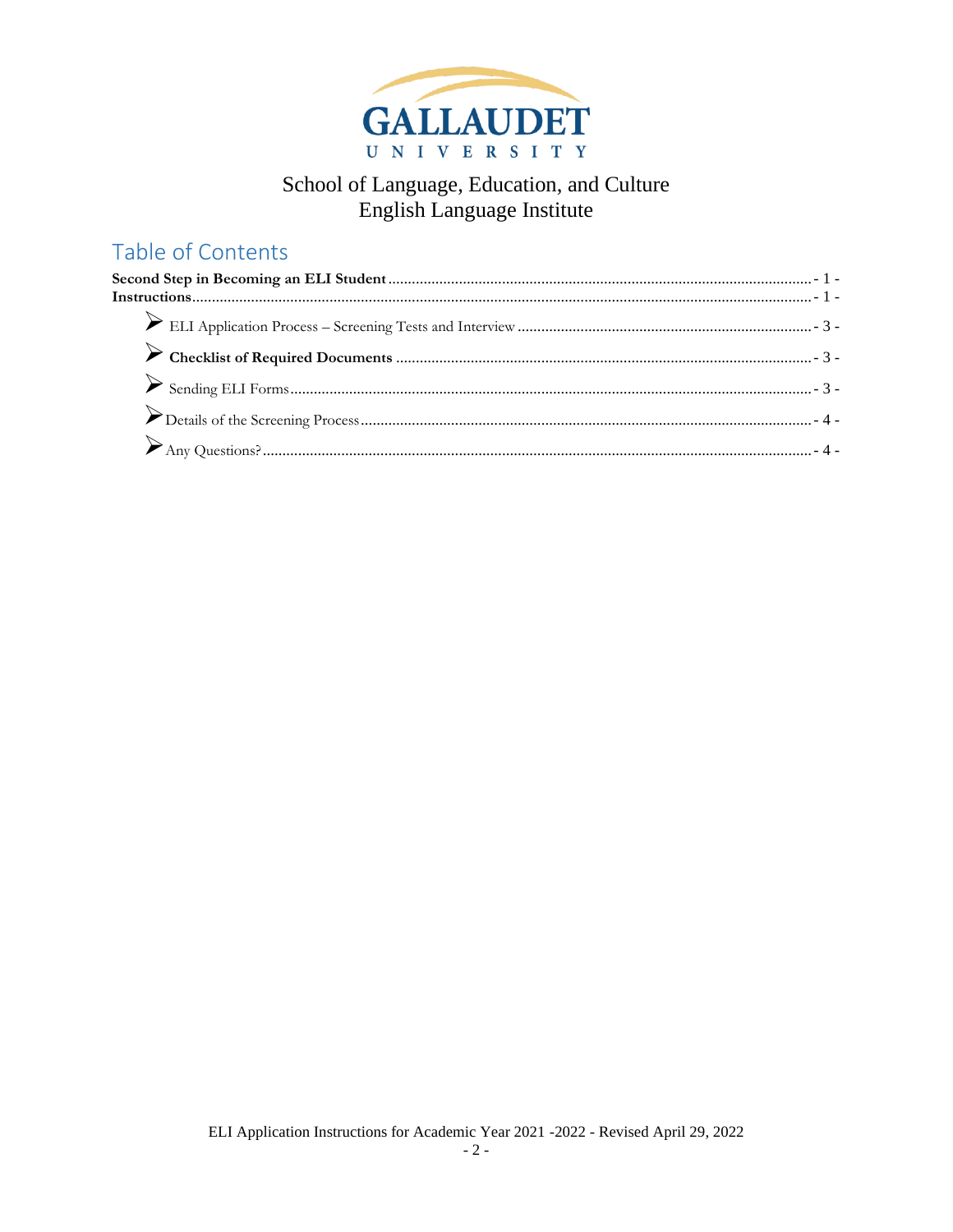

# <span id="page-2-0"></span>➢ **ELI Application Process – Screening Tests and Interview**

If the academic qualifications in your ELI application are satisfactory, then you would be asked to schedule a time for the ELI screening tests and the sign language interview. If you pass the screening tests and the sign language interview, then your financial qualifications will be reviewed. Academic, screening, and financial approvals need to be secured in order to gain admission to the English Language Institute.

### <span id="page-2-1"></span>➢ **Checklist of Required Documents**

- 1. **Email Invitation:** Please indicate with a yes or no your availability for a Zoom session to complete the screening tests and the sign language interview with Dr. Gemma Gabor when you get the email invitation from [eli.office@gallaudet.edu;](mailto:eli.office@gallaudet.edu)
- 2. **Language Self-Assessment**: Please complete this survey to the best of your ability. Hearing people will need to complete this survey as well.

## <span id="page-2-2"></span>➢ **Sending ELI Forms**

Mail the completed forms to:

**Gallaudet University English Language Institute, HMB E253 800 Florida Avenue NE Washington DC 20002-3695 USA**

After the ELI receives your ELI documents, they will be reviewed to see if the ELI forms are complete. If there are any missing documents, you will be informed via email.